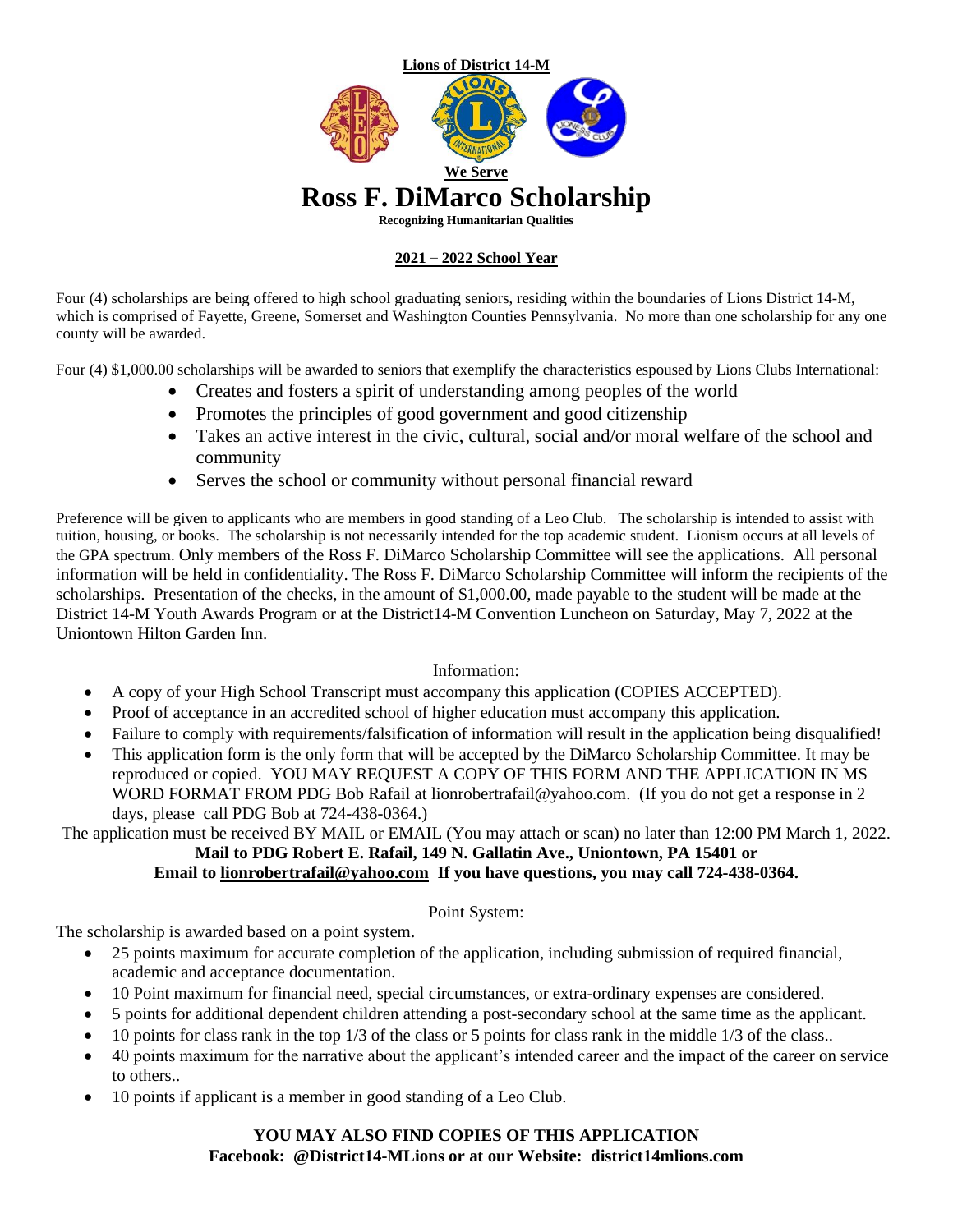## Ross F. DiMarco Scholarship – 2021 - 2022 Confidential Information

|  | Date: County of Residence: High School: School Phone County of Residence: High School: School Phone                                                                                                                            |  |  |                                                        |  |  |  |  |
|--|--------------------------------------------------------------------------------------------------------------------------------------------------------------------------------------------------------------------------------|--|--|--------------------------------------------------------|--|--|--|--|
|  | Name: <u>Name:</u> Telephone Number: <u>Name: Email:</u> Email:                                                                                                                                                                |  |  |                                                        |  |  |  |  |
|  |                                                                                                                                                                                                                                |  |  |                                                        |  |  |  |  |
|  | Date of Birth: ________________________ Male ____ Female _____ Dependency Status: Dependent _____ Self Supporting                                                                                                              |  |  |                                                        |  |  |  |  |
|  | Parent(s) Name(s): Number of dependents in family, including you: Number of dependents in family, including you:                                                                                                               |  |  |                                                        |  |  |  |  |
|  | Number of dependents in family that will be attending College, or Career School next year, including yourself:                                                                                                                 |  |  |                                                        |  |  |  |  |
|  |                                                                                                                                                                                                                                |  |  |                                                        |  |  |  |  |
|  | Total household earnings preceding 12 months: \$ Parent is a member of a Lion or Lioness Club Y N                                                                                                                              |  |  |                                                        |  |  |  |  |
|  | If so, which Club the contract the contract of the contract of the contract of the contract of the contract of the contract of the contract of the contract of the contract of the contract of the contract of the contract of |  |  |                                                        |  |  |  |  |
|  | Note: This scholarship is partially based on applicant's need for financial assistance. All information will be kept strictly confidential.                                                                                    |  |  |                                                        |  |  |  |  |
|  | # Students in Senior Class: Your Current Class Rank: __ High School Graduation Date: ___ Awards Program Date: ____                                                                                                             |  |  |                                                        |  |  |  |  |
|  | SAT Scores: GPA : QPA: QPA: Curriculum: Curriculum: Curriculum: Curriculum: Curriculum: Curriculum: Curriculum: Curriculum: Curriculum: Curriculum: Curriculum: Curriculum: Curriculum: Curriculum: Curriculum: Curriculum: Cu |  |  |                                                        |  |  |  |  |
|  |                                                                                                                                                                                                                                |  |  |                                                        |  |  |  |  |
|  | One Year Tuition Cost: ____________ Will you be: Full Time? Y ______ N _____ Will you be living on Campus Y _____ N _____                                                                                                      |  |  |                                                        |  |  |  |  |
|  |                                                                                                                                                                                                                                |  |  |                                                        |  |  |  |  |
|  |                                                                                                                                                                                                                                |  |  | (Emails will be accepted as your Electronic Signature) |  |  |  |  |